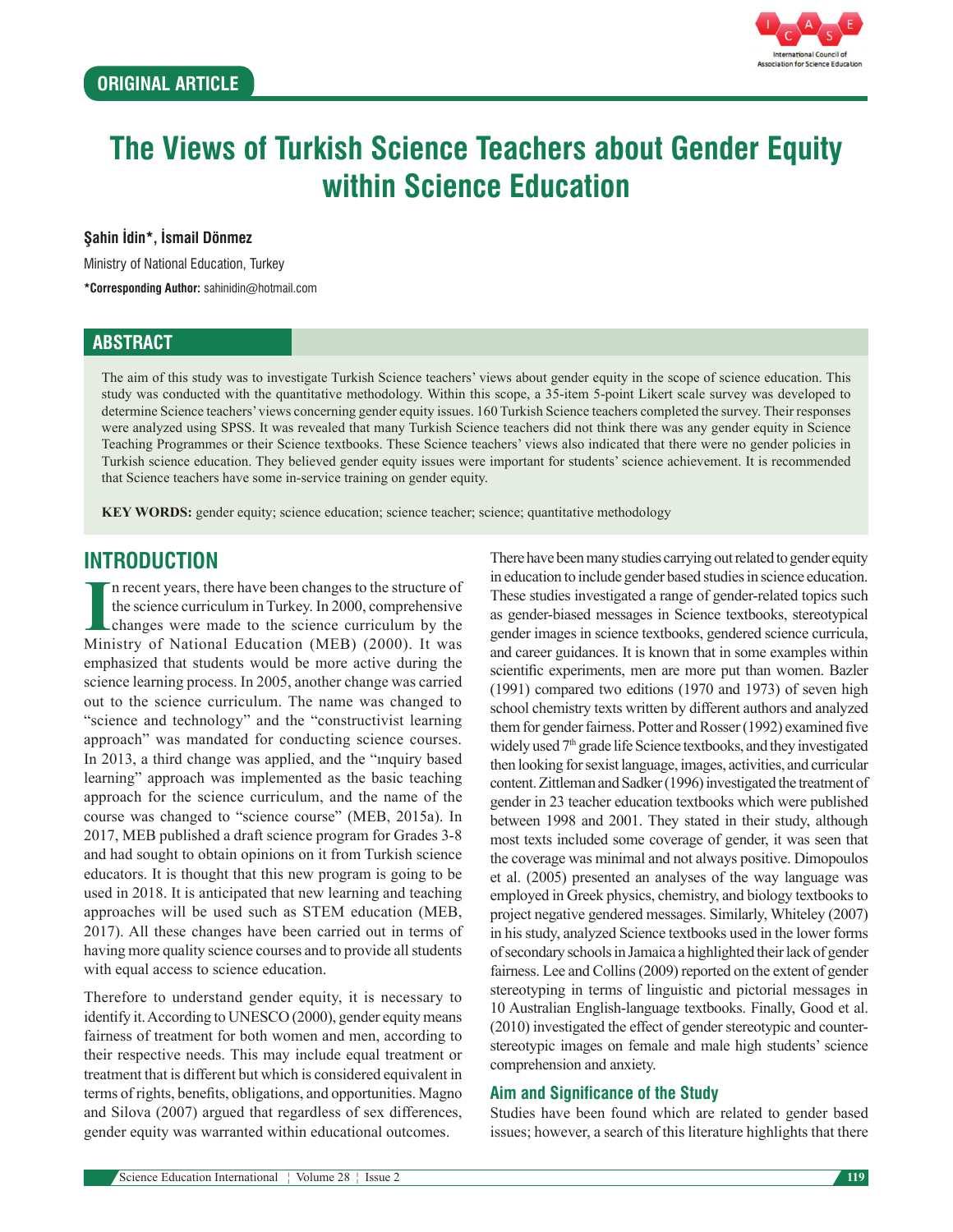have not been any studies conducted with Turkish middle school Science teachers about gender equity. As such, this is the first study that has been carried out with middle school Science teachers in Turkey and gender equity. To explore Science teachers' views on gender equity is important as in Turkey it is aimed to provide all students with quality science. The science curriculum and other educational documents claim that they provide gender equity within education for all students. Therefore, Science teachers have a significant role as they conduct the science teaching process. As a result, this study is a very important area of the research. The research question of this study was "what are the views of Science teachers on gender equity and its issues within the scope of gender equity."

## **METHODS**

This section discusses the research methodology, the study group, the data collection tools and the application of data collection tools, processing and analysis of the data.

#### **Research Model**

The quantitative methodology of survey instruments was chosen to address the study's research question. The descriptive model was used from the quantitative research methods. The choice of the descriptive model is based on the views of participants on a causal basis, or on the attitudes, skills, and attitudes (Fraenkel and Wallen, 2011).

#### **Participants of the Study**

Participants of the study were middle school science teachers who were working in various regions of Turkey in the academic year of 2015-2016. 160 middle school Science teachers responded to the survey. Most of the participants were provided to fill in the survey by Google forms. The other participants were carried out to fill in the survey through face to face meetings. To ensure ethics of the study, there were taken a supervisor's advice, who has expertise in the field of ethics. Within this scope, all participants voluntarily joined the study. "Volunteer participation forms" were prepared to approve that the Science teachers participated in the research voluntarily, and approvals of the teachers were received. The reason for carrying out this study was explained to all the participating teachers. They were informed about the aim of the study and how the data would be used. It was explicitly stated that their personal information would not be shared with anyone and only their anonymous responses would be used in any possible reporting of this study. These participants worked in three different middle school types: Public (101 teachers), public religious (39 teachers), and private (20 teachers). 73 (45.6%) female and 87 (54.4%) male science teachers participated the study. 147 (91.9%) teachers have a degree, 12 (7.5%) a master's degree, and 1 (0.6%) a PhD degree. The participants came from Turkey's seven different regions: Marmara region - 36 teachers, Ege region - 21, Akdeniz region - 16, Doğu Anadolu region - 14, Karadeniz region - 15, İç Anadolu region - 44, and Güneydoğu Anadolu region - 14. In addition, participants tenure as a science teacher ranged from new

teachers to experienced teachers: 1-5 years as a teacher - 43 teachers, 6-10 years - 43, 11-15 years - 39, 16-20 years - 26, 21-25 years – 5, and 4 teachers reported more than 26 years of teaching.

#### **Data Collection Tool**

A 35-item 5-point Likert scale survey was developed to determine Science teachers' views about the gender equity in science education. First, "gender equity" based surveys were investigated to determine what statements they had. Then, related studies were found, and their content was investigated. From this analysis of statements, the study's gender equity in the science education survey was created. The survey's 5-point Likert-type scale ranged from strongly agree, agree, irresolute, disagree, and to strongly disagree. For this study, the survey analysis focused on six dimensions: Science curriculum, Science textbooks, Science Teaching Programme, science achievement, gender policy in science education, and images in Science textbooks (Appendix 1). The data reported in this study was obtained using the 11 statements below. These statements were selected as they were indicators of the participating teachers' views on gender equity.

- There is gender equity in education in Turkey
- There is gender equality in science education in our country
- Science curriculum has been prepared by considering gender equity
- Images in Science textbooks have been made by considering gender equity
- Career guidance is prepared by considering gender equity
- Science teaching which has been conducted in schools has strengthened gender inequity stereotype
- Boys and girls are exposed to gender inequality at the same ratio
- Gender inequality has effect on the scores obtained in the exams
- There is the contribution of gender inequality to differences in the dropout rate of girls and boys
- Gender inequality has effect repetition rate in boys and girls
- Girls are more successful in science lessons and classroom or extracurricular, therefore, more time should be allocated for boys than for girls.

#### **Data Collection Process**

The measurement tool was prepared and physically distributed to 110 participants. Participants were informed the survey should take approximately 20-30 min to complete. In addition, the survey was administered using Google Doc form to reach Science teachers who were not able to attend a National Conference held in Ankara in September 2015. As a result, another 50 participants completed the survey via Google Doc form.

#### **Data Analyses**

In the study, the 11 items were analyzed using Social Package for Social Sciences (22.0). The data were analyzed using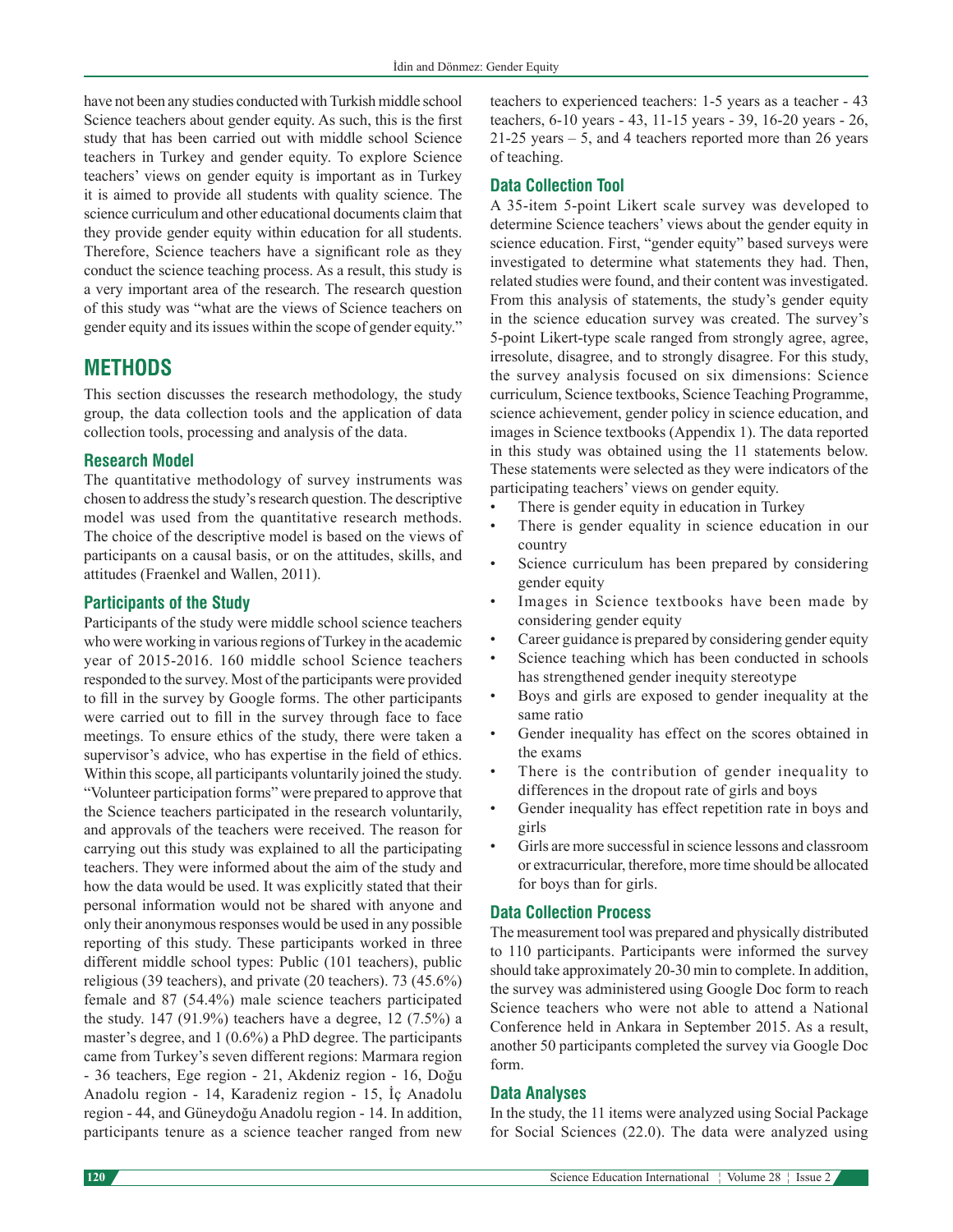frequency counts and percentage values and are shown in Tables 1-11. Frequency and percentage values have been given for each statement.

#### **Validity and Reliability and Ethics of the Study**

To provide validity of the measurement tool, the survey instrument was critiqued by two experts, one of them expertness is in science education, and other one's expertness is in measurement and evaluation. As a result of their advice, two items were removed. Then, two Science teachers and two Turkish teachers examined the instrument to determinate if it contained any unfamiliar language negatively impacting on

| Table 1: Gender equity in education in Turkey |                             |                 |                   |          |                            |  |  |  |  |
|-----------------------------------------------|-----------------------------|-----------------|-------------------|----------|----------------------------|--|--|--|--|
| Gender                                        | <b>Strongly</b><br>disagree | <b>Disagree</b> | <b>Irresolute</b> | I agree  | <b>Strongly</b><br>I agree |  |  |  |  |
| Female                                        |                             |                 |                   |          |                            |  |  |  |  |
| F(%)                                          | 16(21.9)                    | 24 (32.9)       | 5(6.8)            | 15(20.5) | 13 (17.8)                  |  |  |  |  |
| Male                                          |                             |                 |                   |          |                            |  |  |  |  |
| F(%)                                          | 19(21.8)                    | 26(23)          | 10(11.5)          | 20(29.9) | 12(13.8)                   |  |  |  |  |
| Total                                         |                             |                 |                   |          |                            |  |  |  |  |
| F(%)                                          | 35(21.8)                    | 50 (31.2)       | 15(9.3)           | 35(21.8) | 25(15.6)                   |  |  |  |  |



| Gender  | <b>Strongly</b><br>disagree | <b>Disagree</b> | <b>Irresolute</b> | I agree   | <b>Strongly</b><br>I agree |
|---------|-----------------------------|-----------------|-------------------|-----------|----------------------------|
| Female  |                             |                 |                   |           |                            |
| $F(\%)$ | 11(15.1)                    | 28 (38.8)       | 10(13.7)          | 17(23.3)  | 7(9.6)                     |
| Male    |                             |                 |                   |           |                            |
| $F(\%)$ | 10(11.5)                    | 12(13.8)        | 8(9.2)            | 33 (37.9) | 24(27.6)                   |
| Total   |                             |                 |                   |           |                            |
| F(%)    | 21(13.1)                    | 40(25)          | 18 (11.2)         | 50(31.2)  | 31(19.3)                   |

| Table 3: Science curriculum has gender equality |                             |                 |                   |          |                            |  |  |  |
|-------------------------------------------------|-----------------------------|-----------------|-------------------|----------|----------------------------|--|--|--|
| Gender                                          | <b>Strongly</b><br>disagree | <b>Disagree</b> | <b>Irresolute</b> | I agree  | <b>Strongly</b><br>I agree |  |  |  |
| Female                                          |                             |                 |                   |          |                            |  |  |  |
| F(%)                                            | 9(12.3)                     | 33(45.2)        | 24(32.9)          | 4(5.5)   | 3(4.1)                     |  |  |  |
| Male                                            |                             |                 |                   |          |                            |  |  |  |
| F(%)                                            | 7(8)                        | 38 (43.7)       | 23(26.4)          | 16(18.4) | 3(3.4)                     |  |  |  |
| Total                                           |                             |                 |                   |          |                            |  |  |  |
| F(%)                                            | 16(10)                      | 71 (44.3)       | 47(29.3)          | 20(12.5) | 6(3.7)                     |  |  |  |

| Table 4: Images consider gender equity |                             |                 |                   |          |                            |  |  |  |  |  |
|----------------------------------------|-----------------------------|-----------------|-------------------|----------|----------------------------|--|--|--|--|--|
| Gender                                 | <b>Strongly</b><br>disagree | <b>Disagree</b> | <b>Irresolute</b> | I agree  | <b>Strongly</b><br>I agree |  |  |  |  |  |
| Female                                 |                             |                 |                   |          |                            |  |  |  |  |  |
| F(%)                                   | 9(12.3)                     | 33 (45.2)       | 23(31.5)          | 6(8.2)   | 2(2.7)                     |  |  |  |  |  |
| Male                                   |                             |                 |                   |          |                            |  |  |  |  |  |
| F(%)                                   | 8(9.2)                      | 39 (44.8)       | 20(23)            | 16(18.4) | 0(4.6)                     |  |  |  |  |  |
| Total                                  |                             |                 |                   |          |                            |  |  |  |  |  |
| F(%)                                   | 17 (10.6)                   | 72 (45)         | 43 (26.8)         | 22(13.7) | 2(1.2)                     |  |  |  |  |  |

their understanding. Then, the survey was administered to a group of 20 Science teachers as a pilot study. This resulted in the study's 35 item survey instrument.

## **RESULTS**

The participants were asked "there is gender equity in education in Turkey." The results are given in Table 1.

Many of the female teachers did not agree (16 - strongly disagree; 24 - disagree) that there was gender equity in education in Turkey. Although many of them thought that there was not any equity in the Turkish education, 15 of them

| Table 5: Career guidance and gender equity |                             |                 |                   |           |                            |  |  |  |  |
|--------------------------------------------|-----------------------------|-----------------|-------------------|-----------|----------------------------|--|--|--|--|
| Gender                                     | <b>Strongly</b><br>disagree | <b>Disagree</b> | <b>Irresolute</b> | I agree   | <b>Strongly</b><br>I agree |  |  |  |  |
| Female                                     |                             |                 |                   |           |                            |  |  |  |  |
| F(%)                                       | 5(6.8)                      | 32(43.8)        | 20(27.4)          | 12 (16.4) | 4(5.5)                     |  |  |  |  |
| Male                                       |                             |                 |                   |           |                            |  |  |  |  |
| F(%)                                       | 11(12.6)                    | 26(29.9)        | 30(34.5)          | 15(17.2)  | 5(5.7)                     |  |  |  |  |
| Total                                      |                             |                 |                   |           |                            |  |  |  |  |
| F(%)                                       | 16(10)                      | 58 (36.2)       | 50 (31.2)         | 27(16.8)  | 9(5.6)                     |  |  |  |  |

**Table 6: Science teaching strengthened gender inequity Gender Strongly Disagree Irresolute I agree Strongly** 

| ucliuci | <b>ULI UIIYIV</b><br>disagree |          | <b>DISCUTE ILLESURIE</b> | ι αγισσ   | <b>ULI UIIYI</b><br>I agree |
|---------|-------------------------------|----------|--------------------------|-----------|-----------------------------|
| Female  |                               |          |                          |           |                             |
| F(%)    | 5(6.9)                        | 10(13.9) | 28 (38.9)                | 17(23.6)  | 12(16.7)                    |
| Male    |                               |          |                          |           |                             |
| F(%)    | 3(3.4)                        | 12(13.8) | 33 (37.9)                | 27(31.0)  | 12(13.8)                    |
| Total   |                               |          |                          |           |                             |
| F(%)    | 8(5)                          | 22(13.7) | 61(38.1)                 | 44 (27.5) | 24(15)                      |

**Table 7: Boys and girls exposed to gender inequality**

| Gender | <b>Strongly</b><br>disagree | <b>Disagree</b> | <b>Irresolute</b> | I agree  | <b>Strongly</b><br>I agree |
|--------|-----------------------------|-----------------|-------------------|----------|----------------------------|
| Female |                             |                 |                   |          |                            |
| F(%    | 12 (16.4)                   | 18 (24.7)       | 18 (24.7)         | 19(26.0) | 6(8.2)                     |
| Male   |                             |                 |                   |          |                            |
| F(%    | 12(13.8)                    | 21(24.1)        | 22(25.3)          | 27(31.0) | 5(5.7)                     |
| Total  |                             |                 |                   |          |                            |
| F(%)   | 24(15)                      | 39(24.3)        | 40(25)            | 46(28.7) | 11(6.8)                    |

| Table 8: Gender inequality effects exam scores |                             |                 |                   |          |                            |  |  |  |  |
|------------------------------------------------|-----------------------------|-----------------|-------------------|----------|----------------------------|--|--|--|--|
| Gender                                         | <b>Strongly</b><br>disagree | <b>Disagree</b> | <b>Irresolute</b> | I agree  | <b>Strongly</b><br>I agree |  |  |  |  |
| Female                                         |                             |                 |                   |          |                            |  |  |  |  |
| F(%)                                           | 7(9.6)                      | 21(28.8)        | 25(34.2)          | 15(20.5) | 5(6.8)                     |  |  |  |  |
| Male                                           |                             |                 |                   |          |                            |  |  |  |  |
| F(%)                                           | 15(17.2)                    | 33 (37.9)       | 30(34.5)          | 9(10.3)  | 0(0)                       |  |  |  |  |
| Total                                          |                             |                 |                   |          |                            |  |  |  |  |
| F(%                                            | 22(13.7)                    | 54 (33.7)       | 55 (34.3)         | 24(15)   | 5(3.1)                     |  |  |  |  |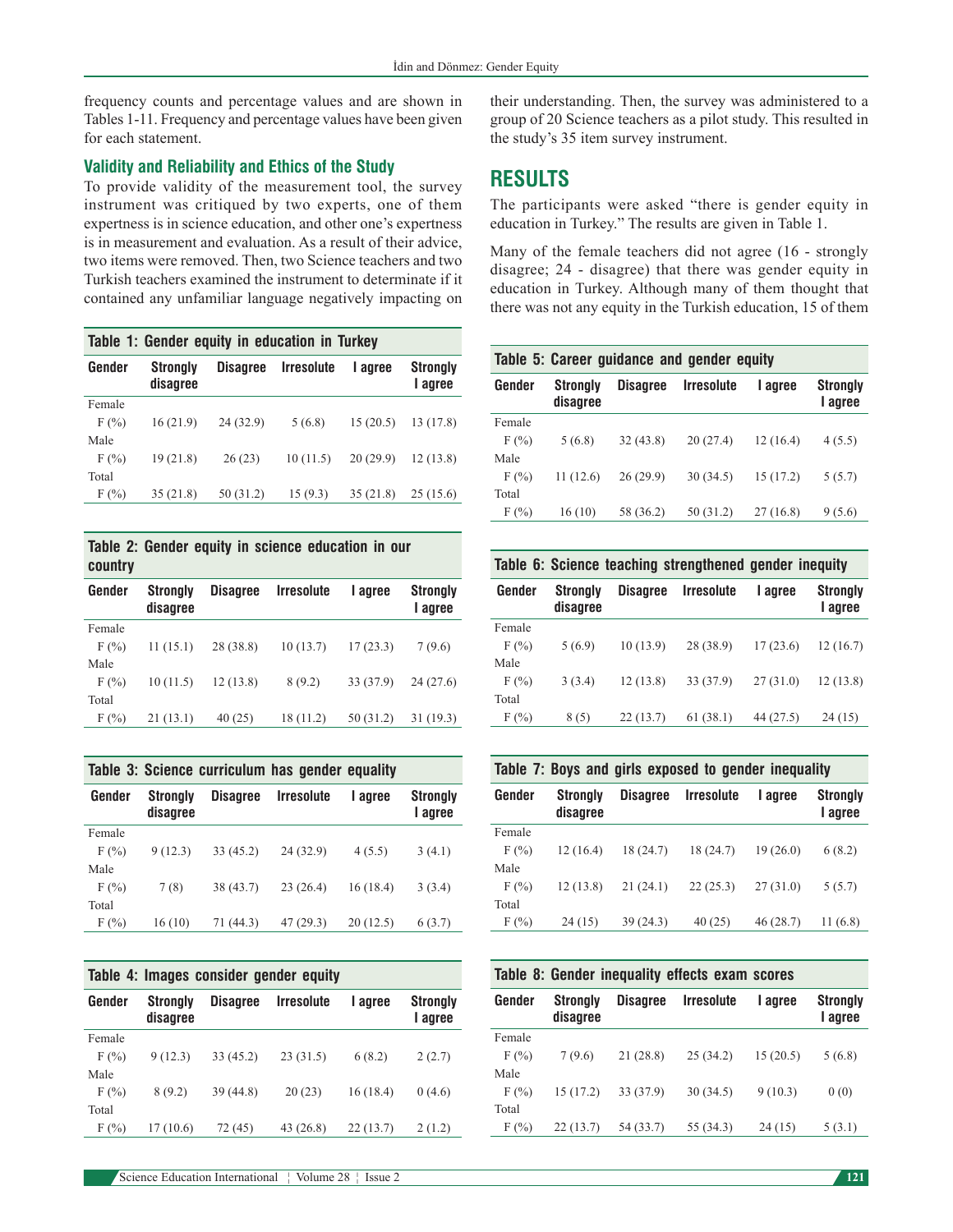| dropout rates | Table 9: Gender equity contributes to boys and girls |  |  |  |
|---------------|------------------------------------------------------|--|--|--|
|               | .                                                    |  |  |  |

| Gender | <b>Strongly</b><br>disagree | <b>Disagree</b> | <b>Irresolute</b> | I agree  | <b>Strongly</b><br>I agree |
|--------|-----------------------------|-----------------|-------------------|----------|----------------------------|
| Female |                             |                 |                   |          |                            |
| F(%)   | 6(8.2)                      | 14(19.2)        | 20(27.4)          | 21(28.8) | 12(16.4)                   |
| Male   |                             |                 |                   |          |                            |
| F(%)   | 8(9.2)                      | 20(23.0)        | 20(23.0)          | 26(29.9) | 13(14.9)                   |
| Total  |                             |                 |                   |          |                            |
| F(%)   | 14(8.7)                     | 34(21.2)        | 40(25)            | 47(29.3) | 25(15.6)                   |

**Table 10: Gender inequality effects repetition rate of boys and girls**

| Gender | <b>Strongly</b><br>disagree | <b>Disagree</b> | <i><u><b>Irresolute</b></u></i> | I agree  | <b>Strongly</b><br>I agree |
|--------|-----------------------------|-----------------|---------------------------------|----------|----------------------------|
| Female |                             |                 |                                 |          |                            |
| F(%)   | 5(6.8)                      | 19(26.0)        | 28 (38.4)                       | 15(20.5) | 6(8.2)                     |
| Male   |                             |                 |                                 |          |                            |
| F(%)   | 10(11.5)                    | 27(31.0)        | 35(40.2)                        | 11(12.6) | 4(4.2)                     |
| Total  |                             |                 |                                 |          |                            |
| F(%)   | 15(9.3)                     | 46(28.7)        | 63(39.3)                        | 26(16.2) | 10(6.2)                    |
|        |                             |                 |                                 |          |                            |

**Table 11: Girls are more successful so more time for boys than girls needed**

| Gender | <b>Strongly</b><br>disagree | <b>Disagree</b> | <b>Irresolute</b> | I agree   | <b>Strongly</b><br>I agree |
|--------|-----------------------------|-----------------|-------------------|-----------|----------------------------|
| Female |                             |                 |                   |           |                            |
| F(%)   | 15(20.5)                    | 19(26.0)        | 25(34.2)          | 14(19.2)  | 0(0)                       |
| Male   |                             |                 |                   |           |                            |
| F(%)   | 16(18.4)                    | 24(27.6)        | 30(34.5)          | 14(16.1)  | 3(3.4)                     |
| Total  |                             |                 |                   |           |                            |
| F(%)   | 31(19.3)                    | 43(26.8)        | 55 (34.3)         | 28 (17.5) | 3(1.8)                     |

stated "yes" there was. It should be noted that almost as many male teachers as female thought there was not any equity (20 - disagree; 19 - strongly disagree) within gender issues in education in Turkey.

The participants were asked that "there is gender equality in science education in our country." The results are given in Table 2.

Almost as many female teachers did not agree (11 - strongly disagree; 28 - disagree) that there was not any gender equity in science education in Turkey as for gender equity in Turkey. Similarly, while many of them thought that there was not any gender equity in science education in Turkey, 20.5% of them stated "yes" there was. We see that not as many male teachers think there was not any equity (10 - strongly disagree; 12 - disagree) within gender issues as they did for gender equity in science education.

The participants were asked that "science curriculum has been prepared by considering the gender equality." The results are given in Table 3.

We argue that science curricula are very important indicators and as such, they effect gender equity. Science teachers implement the science curriculum in their schools. Therefore, it is important to know Science teachers' views whether gender issues are considered by the science curriculum used in the scope of science education. In Table 3, it was seen that more male teachers (45=7 - strongly disagree; 38 - disagree) than female teachers (42=9 - strongly disagree; 33 - disagree) did not agree with this statement. Another interesting result within this statement was 24 female, and 23 male teachers were irresolute. It can be thought that these teachers either did not know the science curriculum or they did not know exactly what gender equity within science education involved.

The participants were asked that "images in the Science textbooks have been made by considering gender equity." The results are given in Table 4.

Images in textbooks are important indicators which give us an opportunity to be able to understand how gender equity is portrayed. 42 (33 - disagree; 9 - strongly disagree) female teachers thought that gender equity was not a consideration in Science textbooks. It was also seen more male teachers (8 - strongly disagree; 39 - disagree) thought the same. Interestingly, no male teachers thought gender equity was a consideration in Science textbooks.

The participants were asked that "career guidance is prepared by considering gender equity." The results are given in Table 5.

Career guidance is an another important indicator of how gender equity is viewed in science education. 20 female and 30 male teachers did not hold any view on this question. It means nearly one-third (31.15%) of these teachers are irresolute. 37 female teachers (5 - strongly disagree and 32 - disagree) and 37 male teachers (11 - strongly disagree, 26 - disagree) did not think career guidance was prepared to consider gender issues. It also means 46.25% of teachers did not think career guidance was prepared to consider gender roles.

The participants were asked that "Science teaching which has been conducted in schools has strengthened gender inequity stereotype." The results are given in Table 6.

Table 6 highlights that 61 teachers think that Science teaching that is conducted in schools has been strengthened gender inequity. This result also highlights how 38.13% of these teachers stated their responses as 'Irresolute'. It can be understood that these teachers are not aware of gender equity and its issues or do not have enough knowledge on it. Besides this, 29 (17 - I agree; 12 - strongly I agree) female teachers and 39 (27 - I agree; 12 - strongly I agree) male teachers were in agreement with the statement. Therefore, they think the current Science teaching in schools strengthens gender inequity.

The participants were asked that "boys and girls are exposed to gender inequality at the same ratio." The results are given in Table 7.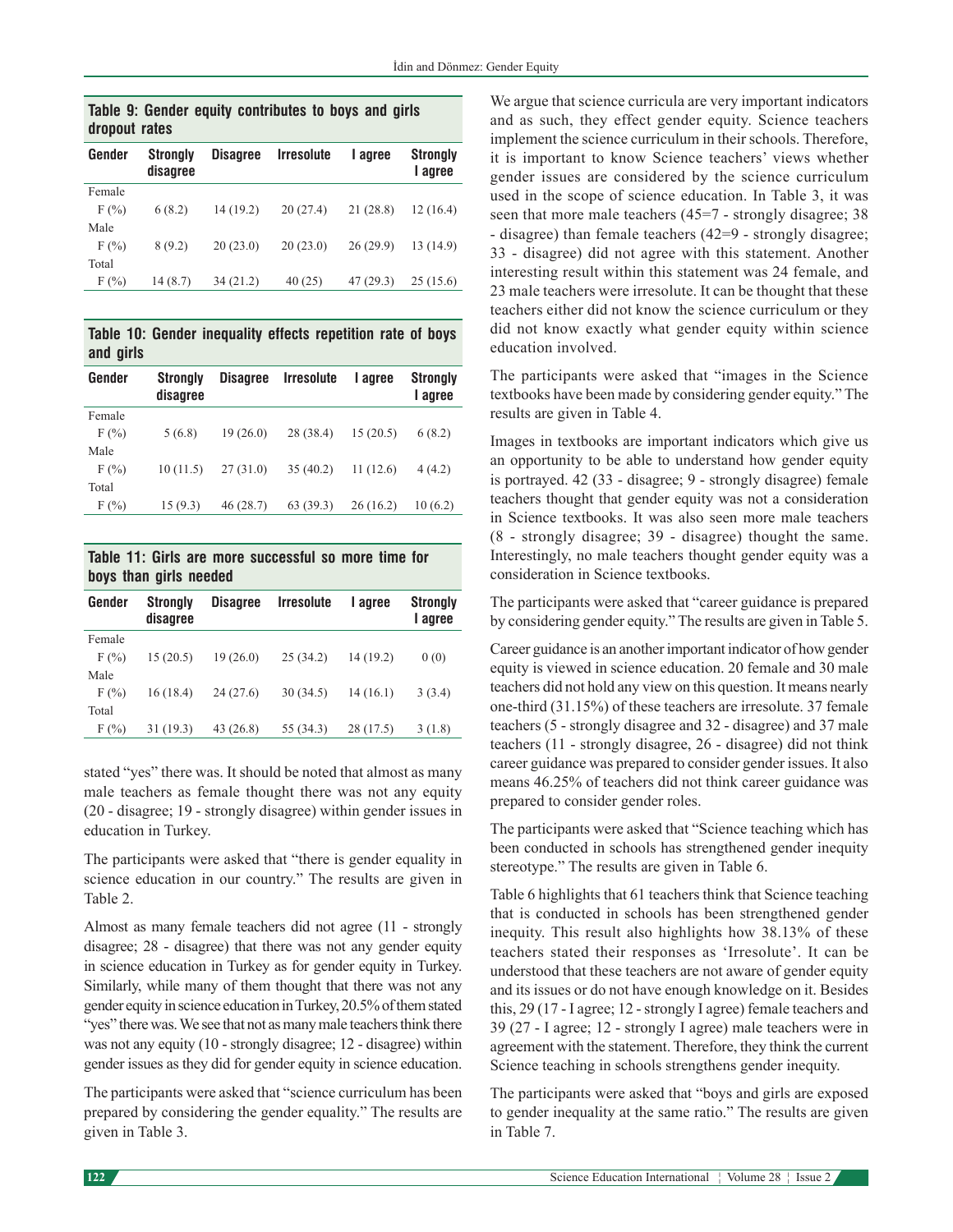Many of both the female and male teachers think similarly on this question. This result means these teachers did not think that boys and girls were exposed to gender inequality in the same ratio. Although this result indicates that 25 female teachers (19 - I agree; 6 - disagree) and 32 male teachers (27- I agree; 5 - disagree) think boys and girls were exposed to gender equality in the same ratio. However, 25% of the teachers had no thoughts or did not want to respond to this question. Therefore, 63 teachers did not agree that boys and girls were exposed to gender issues while 57 of teachers think boys and girls were exposed to gender equity.

The participants were asked that "gender inequality has effect on the scores obtained in the exams." The results are given in Table 8.

This question was asked to Science teachers to investigate how Science teachers view if gender inequity affects boys' and girls' science scores. Many of female and male teachers think that gender inequity did not affect students' scores. It is interesting that 25 female and 30 male teachers did not indicate any view on this question.

The participants were asked that "there is contribution of gender inequality to differences in the dropout rate of girls and boys." The results are given in Table 9.

This question was asked to determine if Science teachers believed if the dropout rate is affected by gender inequity. It is seen that 21 female and 26 male teachers stated "I agree" on the survey - meaning they think gender inequity affected the dropout rate of students. 12 of female teachers stated "strongly agree" and as did 13 male teachers indicating they did think gender inequity strongly affected the rate of dropout between girls and boys. There was another interesting result within this question as 40 teachers stated their views as "irresolute" on this question.

The participants were asked that "gender inequality has effect repetition rate in boys and girls." The results are given in Table 10.

The repetition at the same grade due to gender inequality was asked to Science teachers. It has been found that most of the female teachers (28) have the "irresolute" view which was the same answer given by most male teachers (35). This result looks interesting since most teachers (both male and female) have no view on this statement. We expected that Science teachers would have some thoughts on the statement since they were current teachers at their schools but it is seen from the table that 39.37% of teachers did not state any view.

The participants were asked that "girls are more successful in science lessons and classroom or extracurricular, therefore, more time should be allocated for boys than for girls." The results are given in Table 11.

This question tried to understand what views Science teachers think about the success of their students in terms of their gender. Many teachers did not think that "gender" had any effect on success. Many of the female teachers (20.5% - strongly disagree; 26.0% - disagree) and male teachers (18.4% - strongly disagree; 27.6% - disagree) did not think that gender affected students' science achievement. It is seen in Table 11, however, 19.2% of female teachers and 16.1% of male teachers did think that gender had a significant effect on students' Science achievement.

## **DISCUSSION**

The Science curriculum is an indicator and provides information on gender equity within Science education. Science textbooks, Science activities, images, the role of boys and girls can be seen as tools in the science curricula. These tools are significant indicators as they help us to understand if there is gender equity in science education or not. Most of the female (12.3% - strongly disagree; 45.2% - disagree) and most of the male teachers (8.0% - strongly disagree; 43.7% - disagree) did not think that the Turkish science curriculum had been prepared considering gender equity.

As authors, we wanted to learn what views Science teachers held about images which were in Turkish Science textbooks. 57.5% of female teachers and 54% of male teachers have stated that gender roles within images in Science textbooks have not been considered in the process of preparing them. This result concurs with similar studies related to Science textbooks and gender issues. Whiteley (1996a) found that most of the integrated Science textbooks used in Jamaican high schools exhibit a male bias. Whiteley (1996b) found in his study of physics textbooks that a gender balance was not present. Elgar (2004) found a gender imbalance in both text and illustrations in favor of males in Bruneian Science textbooks. UNESCO (2008) noted that gender bias in textbooks is hidden in plain sight and the stereotypes of boys and girls are a camouflage of gender stratification and roles. Beede et al. (2011) determined women are vastly underrepresented in STEM jobs in the United States.

Another significant indicator is career guidance within gender equity. 50.6% of female teachers and 42.5% of male teachers think career guidance has been ignored in the Turkish Science education system. Although most of these participants think it has been ignored, 21.9% of female and 22.9% of male teachers think career guidance was not ignored. It was noted that some jobs such as nursing, pre-school teaching were mentioned for girls and engineering, and mechanic workmanship were mentioned for boys. These stereotypes were still held by some Science teachers. OECD (2015a) through the PISA tests found that girls had higher expectations for their careers than boys. It also stated that <5% of girls contemplated pursuing a career in engineering and computing. Hill et al. (2010) stated that stereotypes may lower girls' aspirations for engineering and science careers. OECD (2016) career expectations in PISA 2006 indicated that girls and disadvantaged students are less likely to expect to pursue a scientific career.

As it was mentioned, gender equity does not mean that both girls and boys are the same biologically. Therefore, this study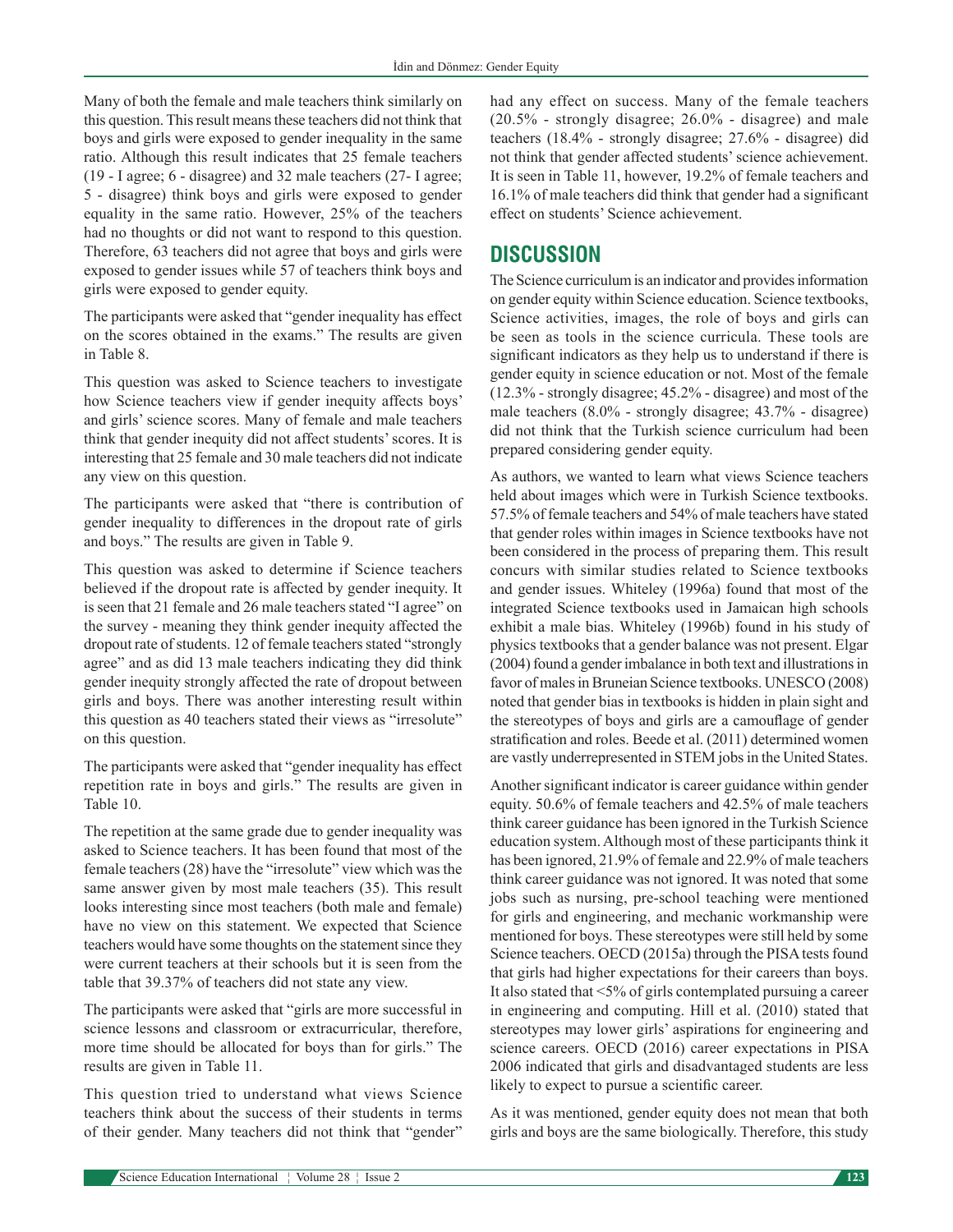sought to ask Science teachers about whether science teaching in schools strengthened gender inequity or not. It was seen that most of the female teachers (40.3%) and male teachers (44.8%) thought that science teaching in schools had been strengthening gender inequality. Within this context, teachers' attitudes toward gender, to include both their school and their class climate, the hidden curriculum, and the teachers' behaviors were significant indicators. This study asked these teachers about the rate of exposing gender inequity for both boys and girls. It was found that 37.9% of male teachers and 41.1% of female teachers thought boys and girls were not exposed at the same ratio. It was also seen that 24.7% of female and 25.3% of male teachers stated their views as "irresolute." It was really interesting that they were not able to give any response to this statement. Guzzetti and Williams (1996) in their study found that their study's teacher attempted to address boy dominance during studying in the laboratory within partnership and discussion by grouping by gender. They stated that this approach could be applied to girls studying exclusively together, and this may facilitate more efficient learning as well as them being more active in the learning process, but this limits students' access to other's thinking. EACEA P9 Eurydice (2010), education systems, therefore, play an important role in fostering equal chances for everyone and in combating stereotypes. Schools have a duty to provide all children with the opportunity to discover their own identity, strengths and interests regardless of traditional gender expectations.

PISA and TIMSS are significant international exams which give science educators opportunities to learn much more whether there is gender equity or not within science education. It was seen in PISA 2015 that 4<sup>th</sup> grade girls' science scores average (503) was more than boys' (484) average. This is not a statistically meaningful difference between 4<sup>th</sup> grade boys and girls (MEB, 2016). However, in this study, most of teachers gave similar responses. 38.4% of female and 55.1% of male teachers stated that gender roles were not an effective variable on students' success in science. Although 27.3% of female teachers stated that gender was effective on science achievement and 10.3% of male teachers stated they both agree and strongly agree on science achievement. It is notable that more male teachers than female teachers think gender roles were not an effective variable on science achievement.

School leavers are thought to be a big problem within education. We also know that Turkish students' science achievement level is under the OECD average (OECD, 2012; OECD, 2015b) and Turkish 7<sup>th</sup> grade students' science scores average was 4.21 under 20 questions, in a national exam called SBS. In addition, the 8<sup>th</sup> grade students' science national TEOG exam average was 54.2 under 100 (MEB, 2015b; MEB, 2016). It could be understood from these results that Turkish students are not very successful in science. Due to these reasons, it is important to learn Turkish female and male teachers' views on the dropout in middle schools within the scope of science course. A significant number of both female teachers (45.2%) and male teachers (44.8%) thought gender inequity affected the dropout rate. The EC (2011) noted gender equality was needed to promote participation of boys and that this should address gender-related inequalities which affected boys, such as early school leaving and literacy rates.

Repetition is a problem for students in schools. Science teachers and administrators have been facing repetition problems in Turkish secondary schools. Worrying was that most of the female teachers (38.4%) answered "irresolute." In addition, 32.8% of them have stated that they disagreed (both strongly disagrees and disagree) with this statement. However, most of the male teachers (42.5%) stated that they disagreed with the statement. These different results show male and female teachers hold different views on this statement. The reason for this difference could be attributed to cultural and traditional factors.

Most female teachers (20.5% - strongly disagree; 26% - disagree) thought that there was no necessity to allocate more time to boys than girls. Most of the male teachers (18.4% - strongly disagree; 27.6% - disagree) had the same view. Although 34.2% of female and 34.5% of male teachers stated no view on this statement. Hines (2007) argued there is no difference within general intelligence of males and females based on their gender. USAID (2008) note that if educators want to create learning opportunities which will enable all children to reach their full potential, they must know how stereotypes limit the opportunities for boys and girls.

## **CONCLUSIONS**

It has been understood that most of the male and female teachers think that Turkish science education system has several indicators which have been enhancing gender inequity. This means gender equity has not been carried out for all students. It is aimed that there will be access to Science education for all students. If Turkey wants to reach this aim, there must be reforms in its science education as most of the teachers indicated no view on some statements. This may mean that these teachers did not have enough knowledge on these significant indicators. Due to these results, it is recommended that Science teachers have some courses concerning gender equity in the scope of in-service training and Science teacher candidates be trained around gender equity while they are at the university. In addition, the tools of the science curriculum such as Science textbooks, images, language and so on should be redesigned for gender equity as a significant number of the participants (17.5% - strongly disagree; 27.5% - disagree) of the study think that there is no gender equity in education in Turkey. Almost half of the male teachers (44.8% disagree and strongly disagree) did not think there was gender equity in Science education. While more than half of their female counterparts (53.9% strongly disagree and disagree) did not think that there was gender equity in science education in Turkey. This negative view of gender equity is significant. As Science teachers are the ones who conduct science courses and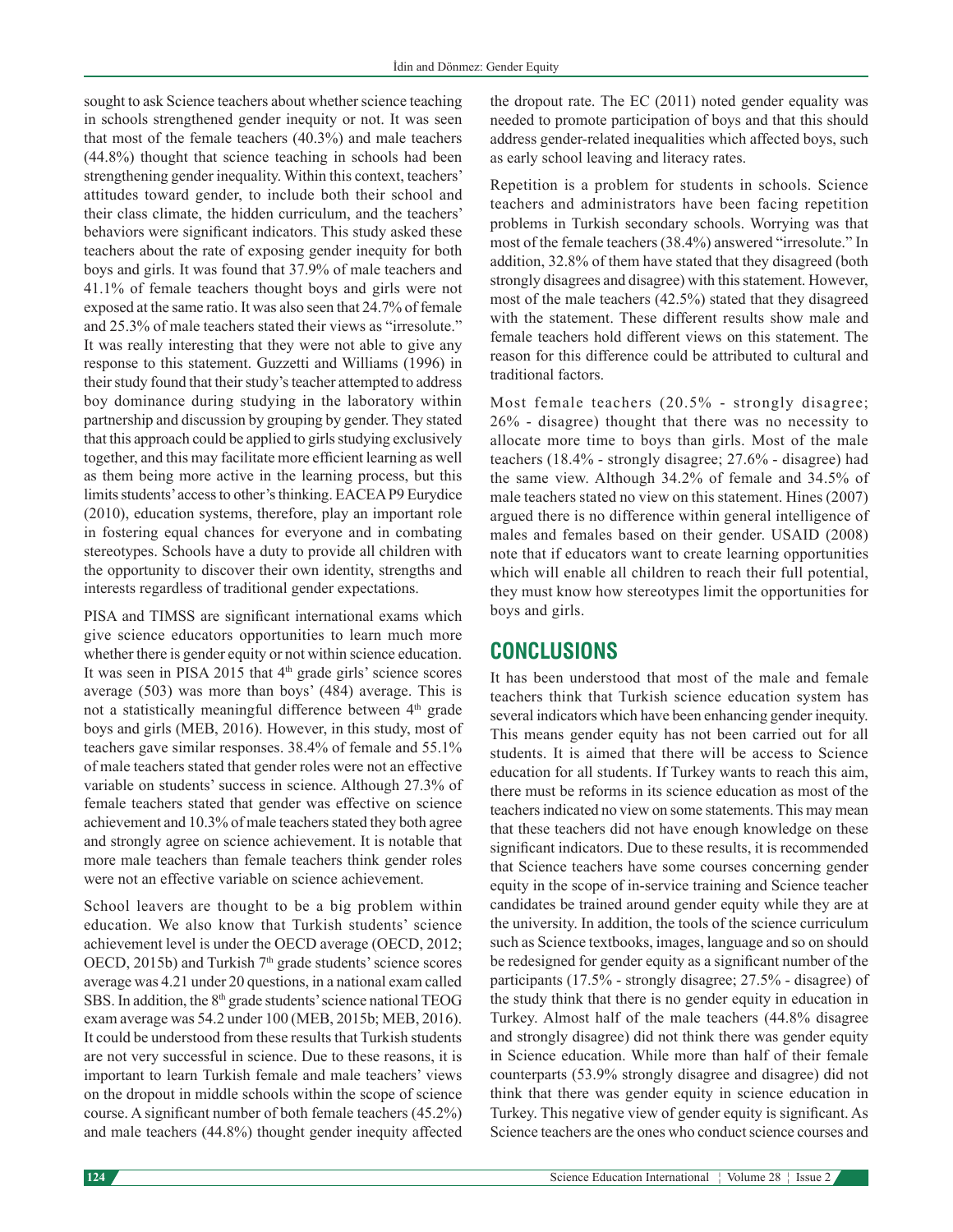if the aim is to give equal opportunities to all students, then Science teachers should hold positive views.

## **REFERENCES**

- Bazler, J. (1991). Are high school chemistry textbooks gender fair? *Journal of Research in Science Teaching,* 28(4), 353-362.
- Beede, D., Julian, T., Langdon, D., McKittrick, G., Khan, B., & Doms, M. (2011). *Women in STEM: A Gender Gap to Innovation.* Washington, DC: U.S. Department of Commerce, Economics and Statistics Administration.
- Dimopoulos, K., Koulaidis, V., & Sklaveniti, S. (2005). Towards a framework of socio-linguistic analysis of Science textbooks: The Greek case. *Research in Science Education,* 35, 173-195.
- EACEA P9 Eurydice. (2010). *Gender Differences in Educational Outcomes: Study on the Measures Taken and the Current Situation in Europe.* Available from: http://www.eacea.ec.europa.eu/education/eurydice/ documents/thematic\_reports/120en.pdf. [Last accessed on 2017 Jun 19].
- Elgar, A.G. (2004). Science textbooks for lower secondary schools in Brunei: İssues of gender equity. *International Journal of Science Education,*  26(7), 875-894.
- Euproean Commission (EC). (2011). *Strategy for equality between women and men 2010-2015*. Luxembourg: Publications Office of the European Union.
- Fraenkel, J.R., & Wallen, N.E. (2011). *How to Design and Evaluate Research in Education*. 7<sup>th</sup> ed. New York: The McGraw-Hill.
- Good, J.J., Woodzicka, J.A., & Wingfield, L.C. (2010). The effects of gender stereotypic and counter-stereotypic textbook images on Science performance. *The Journal of Social Psychology,* 150(2), 132-147.
- Guzzetti, B.J., & Williams, W.O. (1996). Gender, text, and discussion: Examining intellectual safety in the Science classroom. *Journal of Research in Science Teaching,* 33(1), 5-20.
- Hill, C., Corbett, C., & Rose, A. (2010). *Why So Few? Women in Science, Technology, Engineering, and Mathematics*. Washington: AAUW.
- Hines, M. (2007). Do sex differences in cognition cause the shortage of women in Science? In: Ceci, S.J., & Williams, W.M., (Eds.), *Why Aren't More Women in Science?* Washington, DC: American Psychological Association. p101-112.
- Lee, J.F.K., & Collins, P. (2009). Australian english-language textbooks: The gender issues. *Gender and Education,* 21(4), 353-370.
- Magno, C., & Silova, I. (2007). Teaching in transition; examining schoolbased inequities in central/south-eastern Europe and the former Soviet Union. *International Journal of Educational Development*, 27, 647-660.
- MEB. (2000). *İlköğretim Okulu fen Bilgisi Dersi Öğretim Programı*. Ankara: Milli Eğitim Basımevi.
- MEB. (2005). *İlköğretim Fen ve Teknoloji Dersi Öğretim Programı*. Ankara:

Milli Eğitim Basımevi.

- MEB. (2015a). *İlköğretim Kurumları Fen Bilimleri Dersi (3,4,5,6,7 ve 8. Sınıflar) Öğretim Programı*. Ankara: Milli Eğitim Basımevi.
- MEB. (2015b). *TEOG, Derslerin Ortalama Puanları*. Available from: http://www.mebk12.meb.gov.tr/meb\_iys\_dosyalar/35/04/714936/ dosyalar/2014\_07/11101945\_2014teoglleortalamalar%C4%B1.pdf. [Last accessed on 2017 Jun 19].
- MEB. (2016). *TIMSS 2015 Ulusal Matematik ve Fen Bilimleri ön Raporu 4. ve 8.* Sınıflar. Ankara: MEB Yayınları.
- MEB. (2017). *İlköğretim ve Ortaöğretim Öğretim Programlarının Güncellenmesi*. Erişim Adresi. Available from: https://www.ttkb. meb.gov.tr/www/ilkogretim-ve-ortaogretim-ogretim-programlarinin guncellenmesi/icerik/289.
- OECD. (2012). *Education at a Glance 2012*. Available from: https://www. oecd.org/edu/EAG%202012\_e-book\_EN\_200912.pdf. [Last accessed on 2017 Jun 19].
- OECD. (2015a). *The ABC of Gender Equality in Education: Aptitude, Behaviour, Confidence, PISA*. DOI: Org/10.1787/9789264229945-en.
- OECD. (2015b). *PISA 2015 Results in Focus.* Available from: https://www. oecd.org/pisa/pisa-2015-results-in-focus.pdf. [Last accessed on 2017 Jun 19].
- OECD. (2016). *Equations and Inequalities: Making Mathematics Accessible to All, PISA.* DOI: Org/10.1787/9789264258495-en.
- Potter, E.F., & Rosser, S.V. (1992). Factors in life science textbooks that may deter girls' ınterest in science. *Journal of Research In Science Teaching,*  29(7), 669-686.
- UNESCO. (2000). *Gender Equality and Equity: A Summary Review of UNESCO's Accomplishments Since the Fourth World Conference on Women (Beijing 1995).* Available from: http://www.unesdoc.unesco. org/images/0012/001211/121145e.pdf. [Last accessed on 2017 Jun 19].
- UNESCO. (2008). *Education for All by 2015: Will we Make it.* Available from: http://www.unesdoc.unesco.org/images/0015/001547/154743e. pdf. [Last accessed on 2017 Jun 19].
- USAID. (2008). *Educatıon from a Gender Equalıty Perspectıve.* Available from: http://www.ungei.org/resources/files/Education\_from\_a\_Gender\_ Equality\_Perspective.pdf. [Last accessed on 2017 Jun 19].
- Whiteley, P. (1996a). The 'gender fairness' of integrated Science textbooks used in Jamaican high schools. *International Journal of Science Education,* 18(8), 969-976.
- Whiteley, P. (1996b). The gender balance of physics textbooks: Caribbean and British books, 1985-91. *Physics Education,* 31(3), 169-174.
- Whiteley, P. (2007). The 'gender fairness' of integrated Science textbooks used in Jamaican high schools*. International Journal of Science Education,* 18(8), 969-976.
- Zittleman, K., & Sadker, D. (1996). Gender bıas ın teacher educatıon texts new (and old) lessons. *Journal of Teacher Education,* 53(2), 168-180.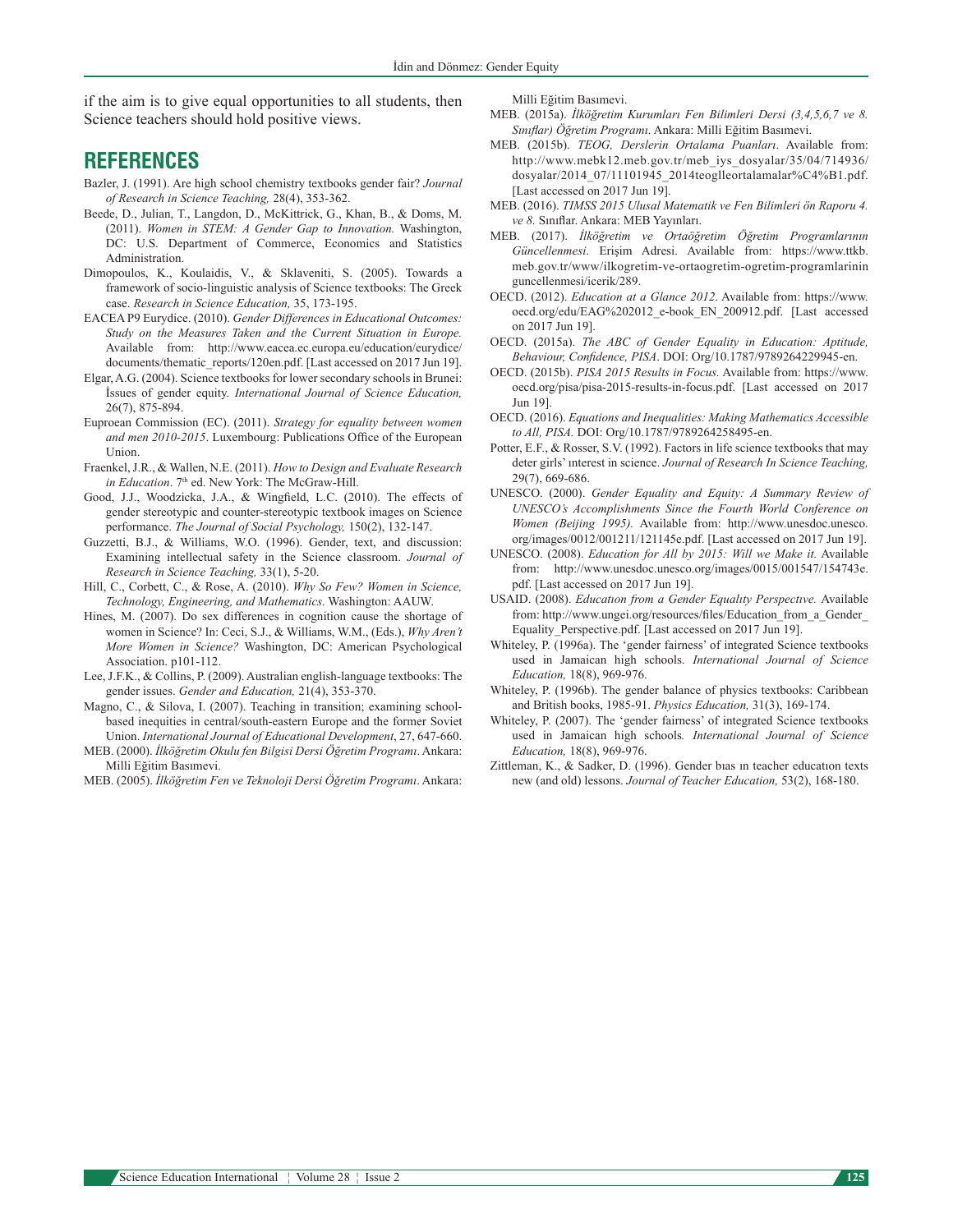## **APPENDIX**

Dear Science teacher,

This study aims to determine and produce effective solutions on gender equity in the scope of Science education. Your feedback is important for us to reach the goals of the study. The questionnaire will be used in a scientific study, will not be published anywhere and will not be shared. Thank you for your contribution.

|                                     | Sincerely,                                                                                                                                               |                                                             |                                                                                   |           |                                    |                 |                   |               |                                 |  |  |  |
|-------------------------------------|----------------------------------------------------------------------------------------------------------------------------------------------------------|-------------------------------------------------------------|-----------------------------------------------------------------------------------|-----------|------------------------------------|-----------------|-------------------|---------------|---------------------------------|--|--|--|
| Dr. Şahin İDİN                      |                                                                                                                                                          |                                                             |                                                                                   |           |                                    | İsmail DÖNMEZ   |                   |               |                                 |  |  |  |
| Science and STEM Educator           |                                                                                                                                                          |                                                             |                                                                                   |           |                                    | Science Teacher |                   |               |                                 |  |  |  |
|                                     | <b>Participant Details:</b>                                                                                                                              |                                                             |                                                                                   |           |                                    |                 |                   |               |                                 |  |  |  |
|                                     | Gender:                                                                                                                                                  | Women:                                                      | Men:                                                                              |           |                                    |                 |                   |               |                                 |  |  |  |
| Age:                                |                                                                                                                                                          |                                                             |                                                                                   |           |                                    |                 |                   |               |                                 |  |  |  |
| <b>Educational Status: College:</b> |                                                                                                                                                          |                                                             | Bachelor's Degree:                                                                |           | Master:                            |                 |                   |               |                                 |  |  |  |
|                                     |                                                                                                                                                          |                                                             | Doctoral Degree:                                                                  |           | Other:                             |                 |                   |               |                                 |  |  |  |
|                                     | <b>Work Time:</b>                                                                                                                                        | $1-5:$                                                      | $6-10$ :                                                                          | $11-15$ : | $16-20$ :                          |                 | $21-25$ :         | 26 and above: |                                 |  |  |  |
| City:                               |                                                                                                                                                          |                                                             |                                                                                   |           |                                    |                 |                   |               |                                 |  |  |  |
|                                     | <b>Type Of School:</b>                                                                                                                                   | Middle School:                                              |                                                                                   | College:  | Other:                             |                 |                   |               |                                 |  |  |  |
|                                     |                                                                                                                                                          |                                                             |                                                                                   |           |                                    |                 |                   |               |                                 |  |  |  |
|                                     | <b>Items</b>                                                                                                                                             |                                                             |                                                                                   |           | <b>Strongly</b><br><b>Disagree</b> | <b>Disagree</b> | <b>Irresolute</b> | Agree         | <b>Strongly</b><br><b>Agree</b> |  |  |  |
|                                     | 1. There is gender equity in our country.                                                                                                                |                                                             |                                                                                   |           |                                    |                 |                   |               |                                 |  |  |  |
| 2.                                  |                                                                                                                                                          | There is gender equity in Science education in our country. |                                                                                   |           |                                    |                 |                   |               |                                 |  |  |  |
| 3.                                  |                                                                                                                                                          | Our Science education policies supplied gender inequality.  |                                                                                   |           |                                    |                 |                   |               |                                 |  |  |  |
| 4.                                  | Gender equity is guaranteed by the written law.                                                                                                          |                                                             |                                                                                   |           |                                    |                 |                   |               |                                 |  |  |  |
| 5.                                  | There are written laws for blocking the inequality in Science education.                                                                                 |                                                             |                                                                                   |           |                                    |                 |                   |               |                                 |  |  |  |
|                                     | 6. Science curriculum has been prepared by considering gender equity.                                                                                    |                                                             |                                                                                   |           |                                    |                 |                   |               |                                 |  |  |  |
|                                     | 7. Science textbook has been prepared by considering gender equity.<br>8. Images in the Science textbooks have been made by considering gender           |                                                             |                                                                                   |           |                                    |                 |                   |               |                                 |  |  |  |
|                                     | inequality.                                                                                                                                              |                                                             |                                                                                   |           |                                    |                 |                   |               |                                 |  |  |  |
|                                     | 9. The language of the Science lesson textbook is prepared by considering<br>gender inequality.                                                          |                                                             |                                                                                   |           |                                    |                 |                   |               |                                 |  |  |  |
|                                     | 10. Tools and equipment used in Science lessons are manufactured by considering<br>gender equity.                                                        |                                                             |                                                                                   |           |                                    |                 |                   |               |                                 |  |  |  |
|                                     |                                                                                                                                                          | carried out in terms of gender equity in schools.           | 11. An effective guidance prepared within Science education for students is       |           |                                    |                 |                   |               |                                 |  |  |  |
|                                     | gender inequality in schools.                                                                                                                            |                                                             | 12. School management and Science teachers are extremely effective in solving     |           |                                    |                 |                   |               |                                 |  |  |  |
|                                     | in schools.                                                                                                                                              |                                                             | 13. There is offical capacity of school management to provide gender inequality   |           |                                    |                 |                   |               |                                 |  |  |  |
|                                     | 14. A Career guidance for students is prepared by considering gender equity in<br>Science education.                                                     |                                                             |                                                                                   |           |                                    |                 |                   |               |                                 |  |  |  |
|                                     | 15. The effect of the hidden school curriculum has an impact in causes of gender<br>inequalities (school climate, gender-based violence and harassment). |                                                             |                                                                                   |           |                                    |                 |                   |               |                                 |  |  |  |
|                                     | Science lesson.                                                                                                                                          |                                                             | 16. There is an influence of the hidden curriculum in the context of classroom    |           |                                    |                 |                   |               |                                 |  |  |  |
|                                     |                                                                                                                                                          |                                                             | 17. Science teachers get education for gender inequality in universities.         |           |                                    |                 |                   |               |                                 |  |  |  |
|                                     |                                                                                                                                                          |                                                             | 18. The cirruculum of teacher college has lessons for gender inequality.          |           |                                    |                 |                   |               |                                 |  |  |  |
|                                     |                                                                                                                                                          | 19. Co-education increases the rate of gender inequality.   |                                                                                   |           |                                    |                 |                   |               |                                 |  |  |  |
|                                     |                                                                                                                                                          |                                                             | 20. I believe that the rate of single-sex schools would reduce gender inequality. |           |                                    |                 |                   |               |                                 |  |  |  |
|                                     | Science lessons.                                                                                                                                         |                                                             | 21. The single-sex classes should be used to solve gender inequality in terms of  |           |                                    |                 |                   |               |                                 |  |  |  |